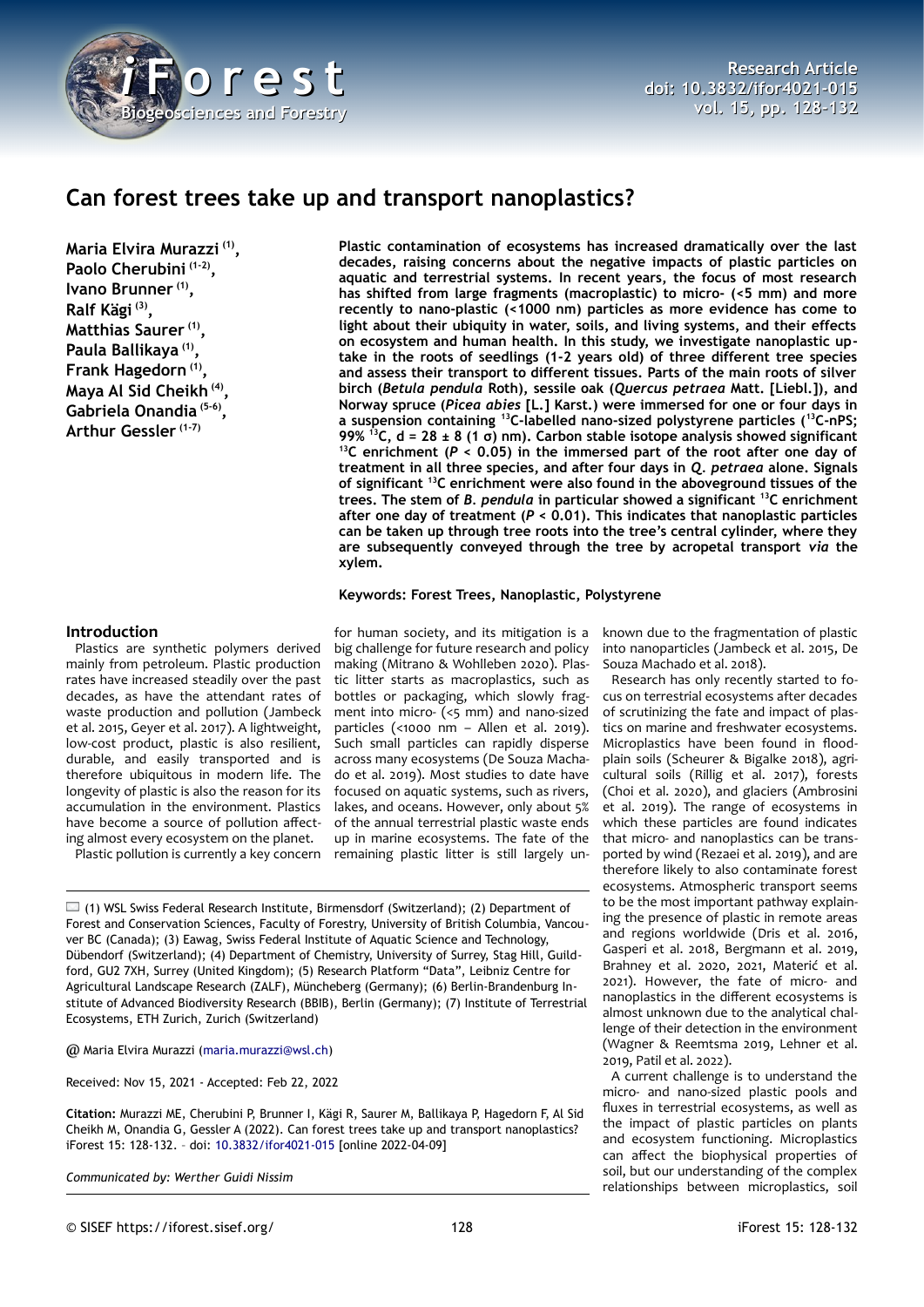abiotic properties, microbial communities, and plants is still limited (De Souza Machado et al. 2019, Lozano et al. 2021a, 2021b). Wang et al. (2022) recently found that microplastics affect physical, chemical, and microbiological soil properties and that polymer type, dose, shape, and size can have different impacts in soils. Changes in soil properties may then affect the growth and development of plant roots, with potential consequences for ecosystem functioning.

Microplastics and nanoplastics can be absorbed by plant root hairs (Azeem et al. 2021). Indeed, Bosker et al. (2019) found a germination delay effect following the accumulation of microplastics in the root hairs of cress seedlings. Sun et al. (2020) recently demonstrated nanoplastic uptake in *Arabidopsis thaliana* (L.) Heynh. by root tips and subsequent negative physiological effects. Giorgetti et al. (2020) showed that onion seeds germinating in polystyrene nanoplastic suspensions exhibited decreased root growth and signs of cyto- and genotoxicity. In contrast, experiments with aquatic macrophytes have shown that growth depression only occurs when nanoplastic concentrations in the sediment exceed concentrations unlikely to be found in the environment (Van Weert et al. 2019). Van Weert et al. (2019) used solutions with 0.03, 0.1, 0.3, 1, and 3% nanopolystyrene concentrations, which covers the range of concentrations likely to be found in the environment. An experiment with duckweed by Dovidat et al. (2020) showed that although nanoplastic particles attached to roots, they were not detected within the plant. Li et al. (2020) demonstrated submicrometer plastic uptake in crop plants *via* a crack-entry pathway through roots. In a recent hydroponic experiment, Liu et al. (2022) found evidence of both nano- and micro-plastics uptake in rice seedlings through the roots and subsequent transport to aerial parts. Apoplastic transport was assumed to be the main pathway for plastic particles reaching aboveground tissues. Nanoplastic absorption by roots from

colloidal solutions and transport in higher plants (*Murraya exotica* L.) has been shown by Zhang et al. (2019). As with this study, the authors found that transport did not occur in the xylem and instead assumed it to be restricted to the apoplast of the lignified epidermis of roots and stems.

At present, there is a limited understanding of the impact of nanoplastics on tree physiology and forest health, and it is still unclear whether trees are able to take up nanoplastic particles *via* their roots. To assess whether and, if so, to what extent nanoplastics are taken up by trees through their roots, we immersed the roots of seedlings from three different forest tree species in a 13C-labelled nano-sized polystyrene particle suspension (<sup>13</sup>C-nPS) with a concentration similar to that observed in soils of polluted terrestrial ecosystems (Huerta Lwanga et al. 2016, Windsor et al. 2019). We further investigated whether nanoplastics can be transported to different aboveground tissues.

### **Materials and methods**

### *Nanoplastic preparation, pre-processing, and characterization*

Styrene-<sup>13</sup>C<sub>8</sub> (Sigma-Aldrich, Buchs, Switzerland, ≥99 atom % 13C) was used to synthesize batches of spherical 13C-nPS of 28±8 (1 σ) nm in size following the procedure of Al-Sid-Cheikh et al. (2020). Unreacted monomers were removed by ultrafiltration (exclusion size of membrane:  $30,000 \text{ g mol}^{-1}$ ). The hydrodynamic diameter (z average) of the particles was determined by dynamic light scattering (DLS) on a Zetasizer (Nano-ZS® , Malvern Instruments, UK). Secondary electron images recorded on a dedicated scanning transmission electron microscope (STEM, HD 2700 Cs® , Hitachi, Japan) indicated that the particles were mostly spherical and not aggregated (Fig. S1 in Supplementary material).

### *Plant material and greenhouse setting*

In February 2019, 36 seedlings of three different tree species, previously grown



<span id="page-1-0"></span>**Fig. 1** - Experiment set-up (not to scale). Average stem heights of the different forest tree species were: 18 cm for *Q. petraea*, 20 cm for *P. abies,* and 42 cm for *B. pendula*. (a) Illustration of the potting preparation of a forest seedling; (b) illustration of a seedling during the experimental phase. The five different plant tissues that were analysed are also indicated (R1, R2, R3, S, L).

outdoors in a forest nursery, were potted into 12 cm diameter plastic pots with a mixed soil substrate ("Containererde", Ökohum GmbH, Switzerland). One-year-old silver birch (*Betula pendula* Roth), twoyear-old sessile oak (*Quercus petraea* Matt. [Liebl.]), and two-year-old Norway spruce (*Picea abies* [L.] Karst.) were used. As each plant was potted, its main root was directed through a central hole at the bottom of the pot so that it was protruding out of the pot. This part of the root was then put into a smaller pot containing the same substrate, beneath the first pot (a sketch of the experiment set-up is shown in [Fig. 1a](#page-1-0)).

This set-up enabled easy access to part of the rooting system for the 13C-labelling procedure (see below). The seedlings were then grown under natural light conditions in a greenhouse. The position of each seedling in the greenhouse was randomly changed once a week, and the pots were watered to field capacity twice a week.

### *Nanoplastic uptake experiment*

At the end of August 2019, the main root of each seedling was carefully removed from the lower pot and rinsed with demineralised water to remove any adhering soil particles. The tips of the main roots (R1) were inserted into 15 ml Falcon® tubes (VWR, Dietikon, Switzerland) containing 12 ml of quarter-strength Hoagland nutrient solution ([Fig. 1](#page-1-0)b). On the same day, <sup>13</sup>C-nPS were added to the nutrient solutions of six plants of each species to reach a 0.2% mass concentration (according to Huerta Lwanga et al. 2016). The other six individuals of each species were used as controls. The acropetal part of the main root (R2) that was not immersed in the suspension [\(Fig.](#page-1-0) [1b](#page-1-0)) was covered daily with a fresh wet paper towel to prevent desiccation during the experiment.

For each species and treatment, three seedlings were sampled after one day of exposure to the <sup>13</sup>C-nPS. The remaining three seedlings were sampled four days after the 13C-nPS was added. For the four-daylong exposure, the amount of suspension in the tubes was monitored daily and nutrient solution was added as needed to account for evaporation and absorption by the roots.

### *Plant harvest*

After one or four days of treatment, the tips and the rest of the main roots that were immersed in the <sup>13</sup>C-nPS suspension, plus a section of the root that was moistened by the suspension ( $\sim$  1cm, following Gessler et al. 2002), were collected from each plant (R1 – [Fig. 1](#page-1-0)b). The individual root pieces were washed intensively with demineralised water for five minutes, then dried with a paper towel and weighed using a precision laboratory balance (PM 200, Mettler-Toledo, Columbus, OH, USA). The rest of the plant was subdivided into the following sections (see [Fig. 1b](#page-1-0)): the upper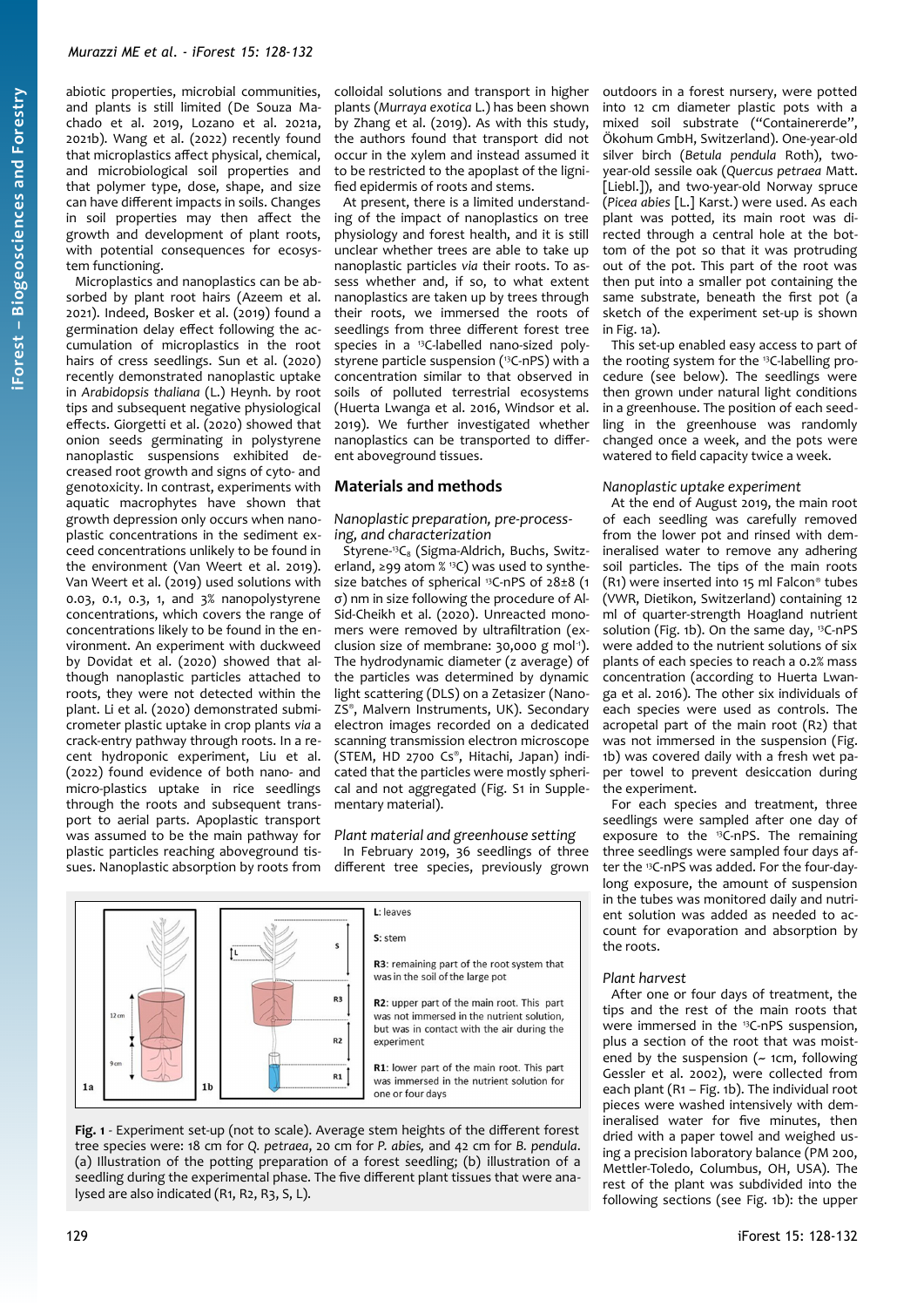part of the main root outside of the exposure medium (R2), the remaining part of the root system in the main pot (R3), the stem (S), and the leaves (L). The roots (R3) were washed with tap water to remove adhering soil particles. All sections were weighed to obtain fresh weights, then oven dried at 60 °C for four days to obtain dry weights.

#### *Stable isotope analysis*

After drying, each of the five different tissues of the seedlings were homogenized using a ball mill for 1.5 minute at a frequency of 30 cycles per second (MM 400® , Retsch, Haan, Germany). For every tissue, first controls and then treatments were milled to avoid any possible contamination. One milligram of the homogenised material was weighed into a tin capsule then combusted in an elemental analyser (EA-1110® , Carlo Erba, Milan, Italy). The resulting CO<sub>2</sub> was analysed in a coupled isotope-ratio mass-spectrometer (Delta Plus XL® , Thermo, Bremen, Germany). The ratio of <sup>13</sup>C/<sup>12</sup>C in the sample indicates its relative deviation in per mil from the international standard, V-PDB, which is given as  $\delta^{13}$ C. Laboratory standards and international standards with known  $\delta^{13}$ C values were used for the calibration of the measurements, resulting in a precision of 0.2‰ for  $\delta$ <sup>13</sup>C.

#### *Data analysis and statistics*

For each of the different tree species, we calculated the difference in  $\delta^{13}$ C between the tissues of the plants treated with 13CnPS and the control plants. We refer to this difference in δ13C as Δδ13C. Positive Δδ13C values indicate 13C-enrichment in treated plants. We used RStudio Team 2020 to test for the significance of 13C enrichment by performing a mixed analysis of variance (ANOVA), an analysis of variance (ANOVA), and a one-sided *t*-test for each of the five tissues. These tests detect <sup>13</sup>C-incorporation in or adsorption to a specific tissue in a specific species and at a specific time. Finally, the 13C mass balance for each tissue in each plant was calculated to quantify the amount of <sup>13</sup>C or <sup>13</sup>C excess (in g<sup>13</sup>C) contained in each tree's compartment (Tab. S1 in Supplementary material).

#### **Results and discussion**

The addition of 13C-labelled nanopolystyrene led to a very high enrichment in the incubated parts of the roots [\(Fig. 2](#page-2-1)). It also caused a significant overall  $\delta^{13}$ C increase in all three tree species, indicating that trees were able to take up nanopolystyrene through their roots and incorporate it in their tissues (ANOVA – [Tab. 1](#page-2-0)).

The part of the rooting system immersed in the polystyrene solution (R1) showed positive Δδ13C values in all three species after both one- and four-day-long treatments (*P* < 0.0001), indicating 13C enrichment [\(Fig.](#page-2-1) [2\)](#page-2-1). The 13C enrichment is statistically significant (one-sided *t*-test: *P* < 0.05) in all three species following the one-day treatment,



<span id="page-2-1"></span>**Fig. 2** - Differences in 13C between plants with 13C-nanopolystyrene (Δδ13C) and controls. The Δδ<sup>13</sup>C between the plants treated with <sup>13</sup>C-labelled nanopolystyrene and the control plants for various tissues of all three tree species at different times of exposure (1d= one-day treatment; 4d= four-day treatment). Means and standard errors of 3 replicates. Black stars indicate statistically significant differences (*P* < 0.05) between control and treatment, tested by a one-sided *t*-test. (R1): lower part of the main root, which was immersed in the nutrient solution; (R2): upper part of the main root, which was not immersed in the nutrient solution but was in contact with the air during the experiment; (R3): remaining part of the root system that was in the soil of the large pot.

and in *Quercus petraea* following the fourday treatment [\(Fig. 2](#page-2-1)). Studies of both freshwater plants and an ornamental shrub have shown that nanoplastics can attach to the root surfaces (Zhang et al. 2019, Dovidat et al. 2020). If the intensive root washing failed to remove all <sup>13</sup>C-nPS particles, the enrichment could reflect strong binding to the root surfaces and/or particle uptake via the roots (Sun et al. 2020).

The part of the root not immersed in the polystyrene solution (R2) showed positive Δδ13C values in all three species (*P* < 0.01, [Tab. 1](#page-2-0)) and hence 13C enrichment. Seven out of 18 labelled seedlings showed Δδ13C values > 5‰, which is well above the natural variability of  $\delta^{13}C$  in unlabelled seedlings, with a standard deviation of 0.8‰.

mained in the soil (R3), the labelling did not change  $\delta^{13}$ C values significantly. However, the  $Δδ<sup>13</sup>CR3$  value of one out of 18 treated *P. abies* seedlings (after one day of treatment) exceeded the standard deviation of control trees, indicating a 13C enrichment [\(Fig. 2](#page-2-1)).

Leaf tissues showed significant differences in Δδ13C at the treatment level (*P* < 0.05 – [Tab. 1\)](#page-2-0). A slightly positive  $Δδ<sup>13</sup>C$  value was found in *B. pendula* after one day of treatment (0.14  $% = 0.47 - Fig. 2$  $% = 0.47 - Fig. 2$ ), but this value was not statistically significant.

In stem tissues, Δδ13C values depended upon tree species (treat × species: *P* < 0.001 – [Tab. 1\)](#page-2-0). The enrichment of  $\delta^{13}C$  in the stems of *P. abies* and *Q. petraea* remained below detection limit, but the stem tissues of *B. pendula*  $(Δδ<sup>13</sup>C = 2.28 % = 0.45)$ 

In the part of the root system that re-

<span id="page-2-0"></span>Tab. 1 - ANOVA testing the effects of exposing three tree species to <sup>13</sup>C-labelled nanopolystyrene for one and four days on  $\delta^{13}C$  values in various tissues. F-values from ANOVA are shown. (\*\*\*): p< 0.001; (\*\*): p< 0.01; (\*): p< 0.05.

| <b>Factor</b>   | df            | All<br>tissues | Root1<br>(R1) | Root <sub>2</sub><br>(R2) | Root <sub>3</sub><br>(R3) | Stem      | Leaves         |
|-----------------|---------------|----------------|---------------|---------------------------|---------------------------|-----------|----------------|
| <b>Tissue</b>   | 4             | 66.8***        | ٠             | $\blacksquare$            | ۰                         | -         | $\blacksquare$ |
| Treat           |               | 74.8***        | 178***        | $8.14**$                  | 0.05                      | 2         | $4.63*$        |
| <b>Species</b>  | 2             | $4.1*$         | 0.79          | 0.69                      | $7.8**$                   | $6.9**$   | $17.9***$      |
| Time            |               | $8.4**$        | 22.7          | 0.02                      | 1.3                       | 0.58      | 0.01           |
| Species × Treat | $\mathcal{P}$ | 0.6            | 0.2           | 0.82                      | 2.15                      | $40.3***$ | 1.41           |
| Tissue × Treat  | 4             | 49.2***        | ۰             | $\blacksquare$            | ۰                         | -         | $\blacksquare$ |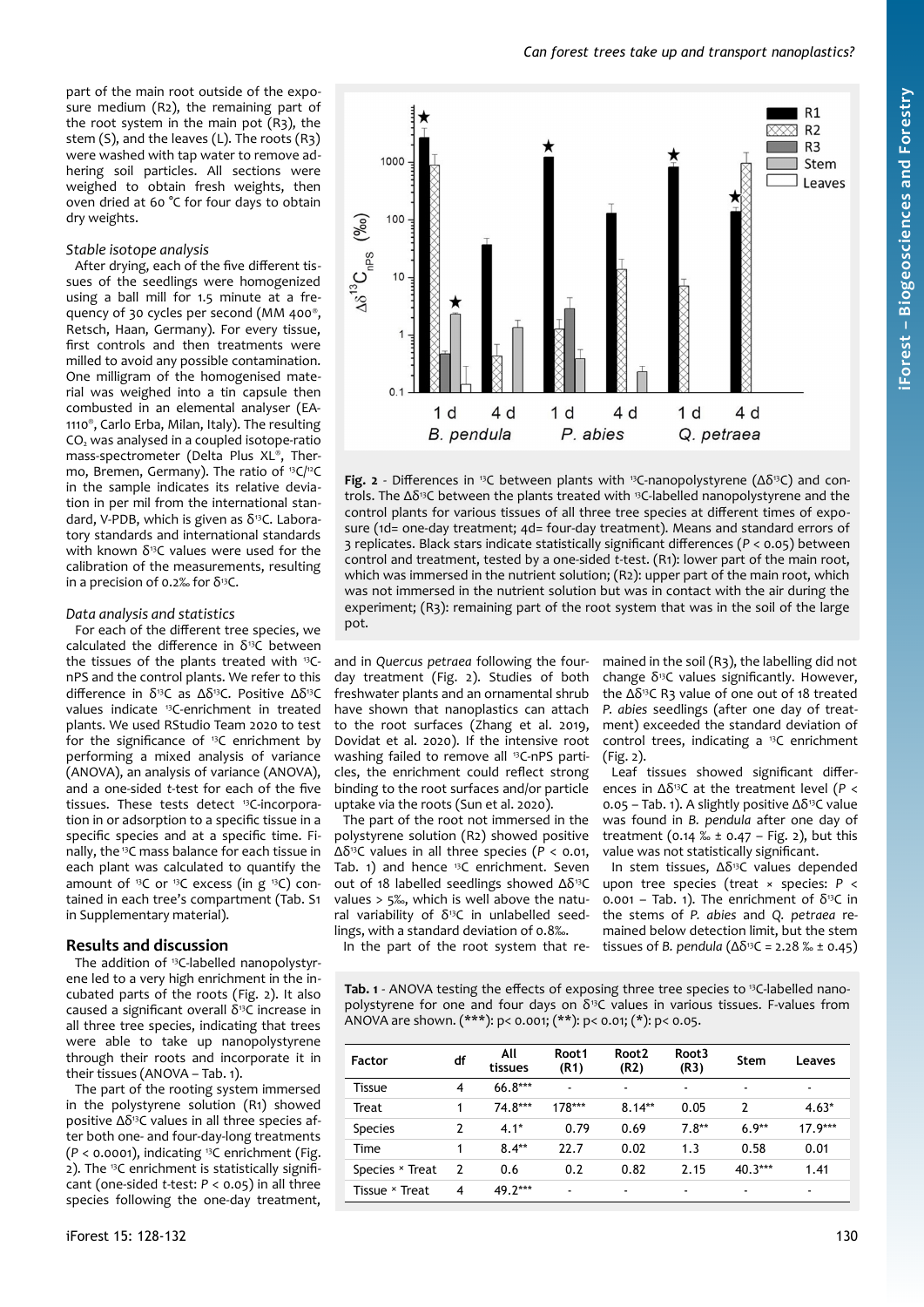were significantly enriched (one-sided *t*test: *P* < 0.01) after one day of treatment ([Fig. 2](#page-2-1)), indicating the presence of nanopolystyrene. Estimating the 13C excess according to Ruehr et al. (2009) revealed that this enrichment of *B. pendula* stems represents 0.19% of the total <sup>13</sup>C-labelled polystyrene added to the exposure media (Tab. S1 in Supplementary material). This percentage corresponds to the ratio between the average  $^{13}$ C content in the stem tissue  $(4.44 \cdot 10^{5} \text{ g})$  and the average <sup>13</sup>C content in the incubation solution (0.0232 g). In details, the incubation solution contained 0.0232 g of  ${}^{13}C$  (12.6 ml, or approximately 12.6 g) solution with a polystyrene concentration of 0.2%. This results in 0.0252 g of polystyrene per incubation vial, with approx. 93% of the molecules consisting of C and 99% labeled with <sup>13</sup>C. Thus, the <sup>13</sup>C content in the incubation vial is 0.0232  $g$  <sup>13</sup>C. Whereas the average <sup>13</sup>C content in the stem tissue  $(4.44 \cdot 10^{-5} \text{ g})$  is the result of the following multiplication:  $2.495 \cdot 10^{-5}$  (<sup>13</sup>C atom% excess equalling the enrichment of 2.28 ‰)  $\cdot$  3.56 g stem tissue biomass (g dry weight)  $\cdot$  0.5 (C content in g C per g dry weight).

The enrichment in the stem may be the result of 13C uptake in the central cylinder of the root and subsequent acropetal transport *via* the xylem. An alternative explanation, as suggested by Zhang et al. (2019), is that 13C-nPS is transported in the apoplast of the lignified root epidermis without crossing the endodermis (and thus without reaching the central cylinder).

The 13C enrichment in the stem of *B. pendula* ([Fig. 2\)](#page-2-1) and the overall treatment effect for leaves [\(Tab. 1](#page-2-0)) suggests that longdistance transport of nanoplastics from the roots to the shoot occurs in trees. *Betula pendula* is an early successional species with high water use (Leuschner 2002); its transpiration rates are higher than those of the two late successional species studied here (*Q. petraea* and *P. abies*). Xylem transport rates might therefore explain the significant accumulation of labelled 13C in the stems of *B. pendula* but not in the stems of the other two species.

It is important to note that the 13C signal of added nanopolystyrene gets diluted in seedling biomass when transported out of the treated part of the root into the other plant compartments. For example, if one assumes that the majority of the 5% of the label found in the R1 root of *P. abies* after one day of treatment  $(Δδ<sup>13</sup>C = 1237‰ ± 19 -$ [Fig. 2\)](#page-2-1) is uniformly transported to R2, R3, and aboveground tissues, this label is diluted by a factor of 0.021 (the biomass of R1 is 2.1% of the biomass of  $R_2 + R_3 + S + L$ ; see Tab. S1 in Supplementary material). This would result in an average 13C enrichment of 1.30‰. The <sup>13</sup>C enrichment in the stems of *B. pendula* exceeds this value ( $Δδ<sup>13</sup>C = 2.28% ± 0.45$ ), implying higher uptake of nanoplastics. The 13C enrichment in the root parts R2 and R3 and stems of *P. abies* after one day of treatment is in this

Even if signs of 13C enrichment were found in all the tissues,  $Δδ<sup>13</sup>C$  values of the aboveground tissues were close to the detection limit, revealing some discrepancies between the two different exposure times. When comparing the two exposure times, more statistically significant values were found after one day of treatment as compared after four days of treatment. We speculate that nanoparticles change root morphology and functioning over time, resulting in reduced uptake and transport to other tissues. Indeed, Zhang et al. (2019) found that polystyrene nanoparticles created a physical barrier in the root micropores and significant injuries at the epidermal root cell level. We therefore assume that longer incubation times did not lead to higher uptake in our experiment. This does not explain the lower enrichment after 4 days of exposure (found in some cases), but this may be due to the fact that <sup>13</sup>C enrichment was mostly close to the detection limit.

In conclusion, the use of <sup>13</sup>C-nPS in our experiment gave some first evidence of the potential uptake of nanoplastics in trees. .<br>The highest <sup>13</sup>C enrichments from <sup>13</sup>C-nPS were obtained from roots immersed in the exposure media and may be the result of particle adsorption on the root surface. We speculate that 13C-nPS enters into roots *via* a crack-entry mode, as described by Li et al. (2020). <sup>13</sup>C-nPS might be transported to the stem tissue in some species (*B. pendula) via* the transpiration stream in the xylem. Although the 13C enrichment in stems of *B. pendula* was significant and an overall treatment effect on leaves was observed, <sup>13</sup>C enrichment remained low, which can most likely be attributed to dilution in the large stem biomass. Future experiments with different exposure times, higher concentrations of 13C-nPS, or the use of more easily detected isotopes (*e.g.*, <sup>14</sup>C) would help to identify the magnitude of withintree transport of nanoplastics. As indicated by this study, the uptake of nanoplastics by trees may affect tree physiological functions and allow nanoplastics to enter the food chain in forest ecosystems, as has been observed in marine environments.

#### **Acknowledgements**

We would like to express our thanks to Brian Sinnet (EAWAG) for his advice and help running the DLS analyses and to our colleagues at the WSL Claudio Cattaneo and Gabor Reiss for helping in the greenhouse; Dr. Jobin Joseph, Dr. Leonie Schönbeck, Shengnan Ouyang, and Dr. Marco Pecchia for helping to set up the experiment and collect data; Liska Dällenbach, Luc Schnell, Nadja-Tamara Studer, and Dr. Nasrullah Khan for helping with the harvest; and Manuela Oettli for running the isotope-ratio mass-spectrometer analysis. We would like to thank Ms. Erin Gleeson of SciencEdit.CH for her help revising a previ-

ous draft of this paper. We acknowledge financial support from the Swiss Federal Research Institute WSL.

### **Authors' contributions**

Conceptualization: MEM, PC, AG, IB, FH; Methodology: MEM, PC, AG, IB, FH, RG, MASC; Collection of data: MEM, PC, AG, PB; Data analysis: MEM, AG, MS, FH; Writingoriginal draft preparation: MEM, PC, AG, IB, FH; Writing-review and editing: MEM, AG, PC, IB, RG, MS, PB, FH, MASC, GO; Funding acquisition: PC, AG; Supervision: PC, AG, IB, FH.

#### **References**

- Allen S, Allen D, Phoenix VR, Le Roux G, Durantez Jimenez P, Simonneau A, Binet S, Galop D (2019). Atmospheric transport and deposition of microplastics in a remote mountain catchment. Nature Geoscience 12: 339-344. - doi: [10.1038/s41561-019-0335-5](https://doi.org/10.1038/s41561-019-0335-5)
- Al-Sid-Cheikh M, Rowland SJ, Kaegi R, Henry TB, Cormier MA, Thompson RC (2020). Synthesis of 14C-labelled polystyrene nanoplastics for environmental studies. Communications Materials 1: 1-8. - doi: [10.1038/s43246-020-00097-9](https://doi.org/10.1038/s43246-020-00097-9)
- Ambrosini R, Azzoni RS, Pittino F, Diolaiuti G, Franzetti A, Parolini M (2019). First evidence of microplastic contamination in the supraglacial debris of an alpine glacier. Environmental pollution 253: 297-301. - doi: [10.1016/j.envpol.2019.07.](https://doi.org/10.1016/j.envpol.2019.07.005) [005](https://doi.org/10.1016/j.envpol.2019.07.005)
- Azeem I, Adeel M, Ahmad MA, Shakoor N, Jiangcuo GD, Azeem K, Ishfaq M, Shakoor A, Ayaz M, Xu M, Rui Y (2021). Uptake and accumulation of nano/microplastics in plants: a critical review. Nanomaterials 11 (11): 2935. - doi: [10.3390/nano](https://doi.org/10.3390/nano11112935) [11112935](https://doi.org/10.3390/nano11112935)
- Bergmann M, Mützel S, Primpke S, Tekman MB, Trachsel J, Gerdts G (2019). White and wonderful? Microplastics prevail in snow from the Alps to the Arctic. Science Advances 5: eaax1157. doi: [10.1126/sciadv.aax1157](https://doi.org/10.1126/sciadv.aax1157)
- Bosker T, Bouwman LJ, Brun NR, Behrens P, Vijver MG (2019). Microplastics accumulate on pores in seed capsule and delay germination and root growth of the terrestrial vascular plant *Lepidium sativum*. Chemosphere 226: 774- 781. - doi: [10.1016/j.chemosphere.2019.03.163](https://doi.org/10.1016/j.chemosphere.2019.03.163)
- Brahney J, Hallerud M, Heim E, Hahnenberger M, Sukumaran S (2020). Plastic rain in protected areas of the United States. Science 368: 1257- 1260. - doi: [10.1126/science.aaz5819](https://doi.org/10.1126/science.aaz5819)
- Brahney J, Mahowald N, Prank M, Cornwell G, Klimont Z, Matsui H, Prather KA (2021). Constraining the atmospheric limb of the plastic cycle. Proceedings of the National Academy of Sciences USA 118: e2020719118. - doi: [10.1073/](https://doi.org/10.1073/pnas.2020719118) [pnas.2020719118](https://doi.org/10.1073/pnas.2020719118)
- Choi YR, Kim YN, Yoon JH, Dickinson N, Kim KH (2020). Plastic contamination of forest, urban, and agricultural soils: a case study of Yeoju City in the Republic of Korea. Journal of Soils and Sediments 21: 1962-1973. - doi: [10.1007/s11368-](https://doi.org/10.1007/s11368-020-02759-0) [020-02759-0](https://doi.org/10.1007/s11368-020-02759-0)
- De Souza Machado AA, Kloas W, Zarfl C, Hempel S, Rillig MC (2018). Microplastics as an emerging threat to terrestrial ecosystems. Global Change Biology 24: 1405-1416. - doi: [10.1111/gcb.](https://doi.org/10.1111/gcb.14020) [14020](https://doi.org/10.1111/gcb.14020)